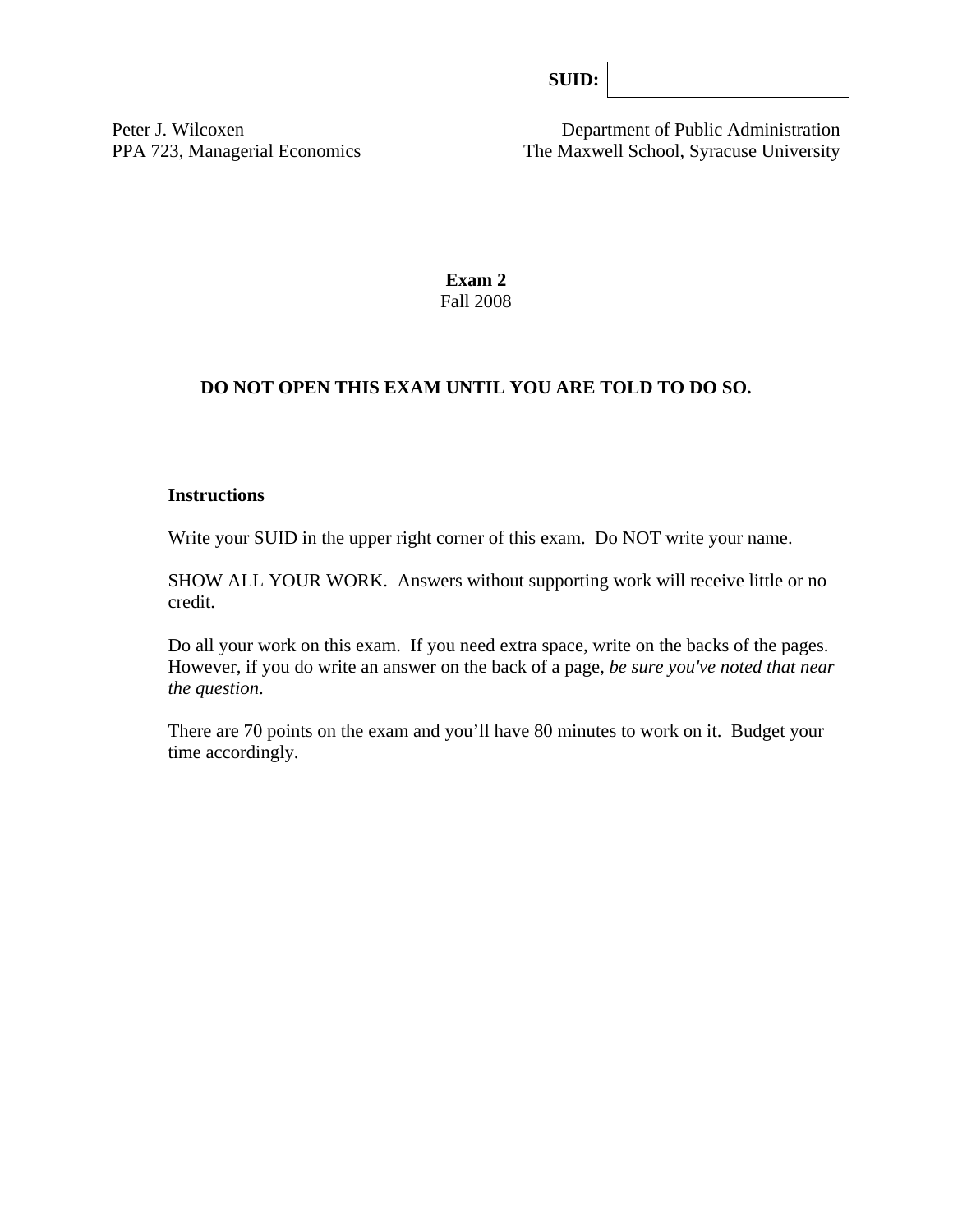# **Data on Households**

Some of the questions will refer to the following survey data collected from several household about their consumption of goods X and Y over the last couple of years.

|             | Year | <b>Income</b> | $\mathbf{P} \mathbf{x}$ | $Py$           | Qx | Qy |
|-------------|------|---------------|-------------------------|----------------|----|----|
| Household R | 2006 | 100           |                         | $\overline{2}$ | 60 | 20 |
|             | 2007 | 112           | $\overline{2}$          | $\overline{2}$ | 42 | 14 |
| Household S | 2006 | 100           | 1                       | $\overline{2}$ | 60 | 20 |
|             | 2007 | 120           | $\overline{2}$          | $\overline{2}$ | 36 | 24 |
| Household T | 2006 | 90            |                         | $\overline{2}$ | 60 | 15 |
|             | 2007 | 120           | $\mathcal{D}_{\cdot}$   | $\overline{2}$ | 30 | 30 |

## **Table 1**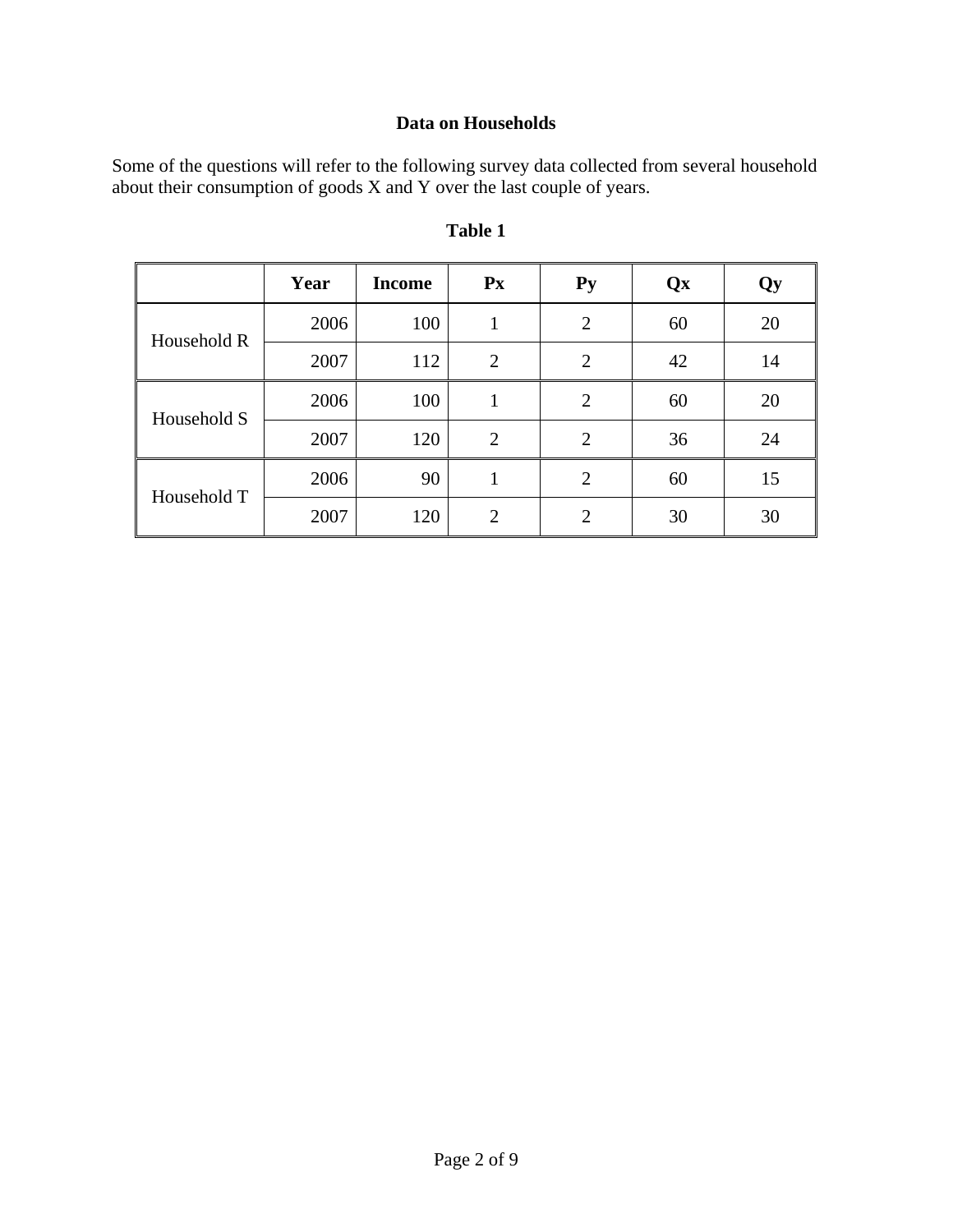### **Part 1: Perfect Complements (30 points total)**

### **Question 1a (10 points)**

As you know, a household that regards two goods, X and Y, as perfect complements likes to have exactly *a* units of the X good for each unit of Y. Please derive the household's demand equations for X and Y in terms of *a,* Px, Py and income M. Be sure to show the steps involved, don't just write down the equations.

Next, use the demand equations and the information in Table 1 to determine which of the surveyed households has perfect complements preferences and calculate the appropriate value of *a*.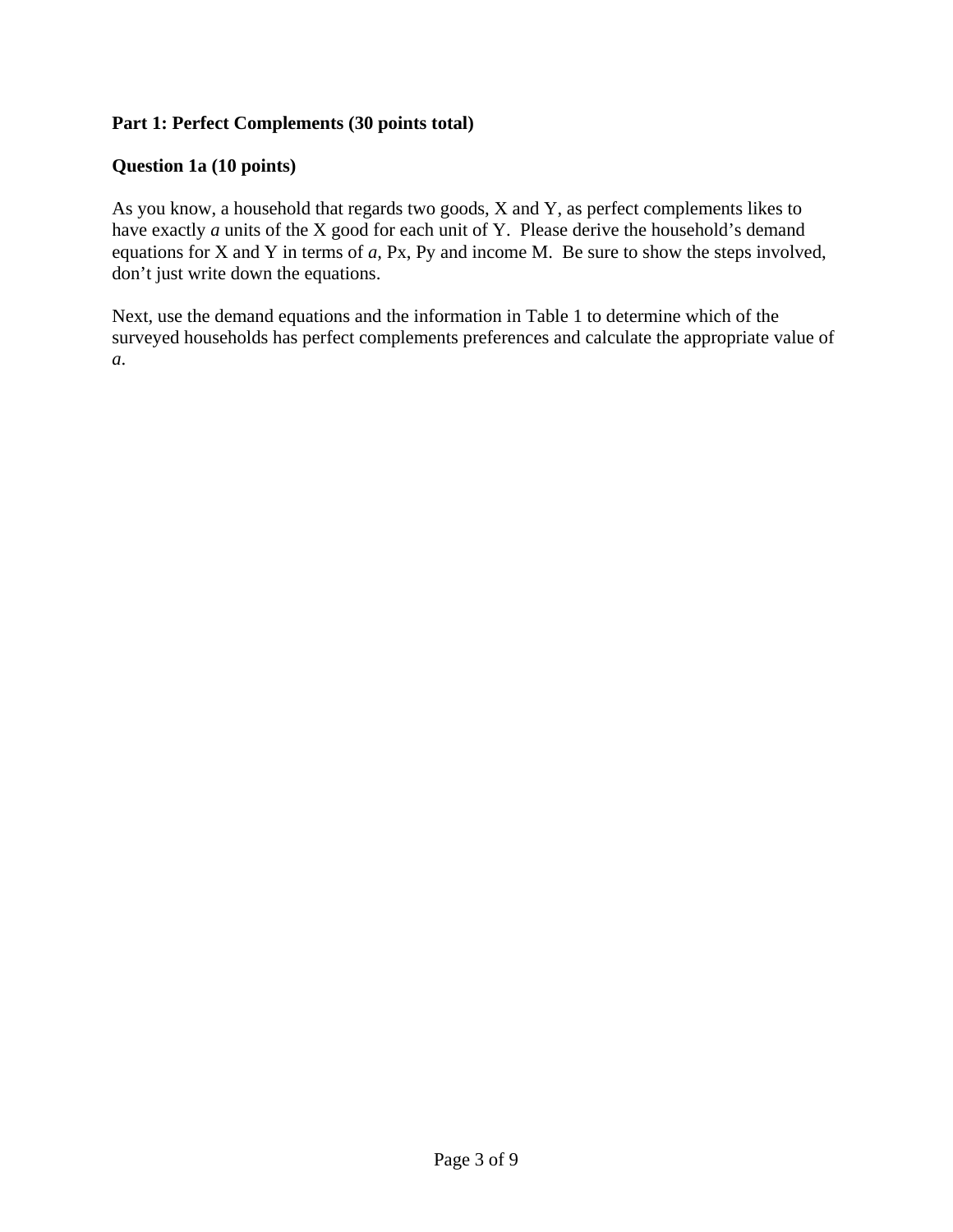### **Question 1b (10 points)**

Now suppose that in 2008,  $Px = $2$ ,  $Py = $1$  and the household from 1a has an income of \$140. Calculate the household's consumption of each good. Draw the budget constraint and include the numerical values of its intercepts. Also sketch several of its indifference curves and show the household's equilibrium on the diagram. Be sure to show your work and label everything.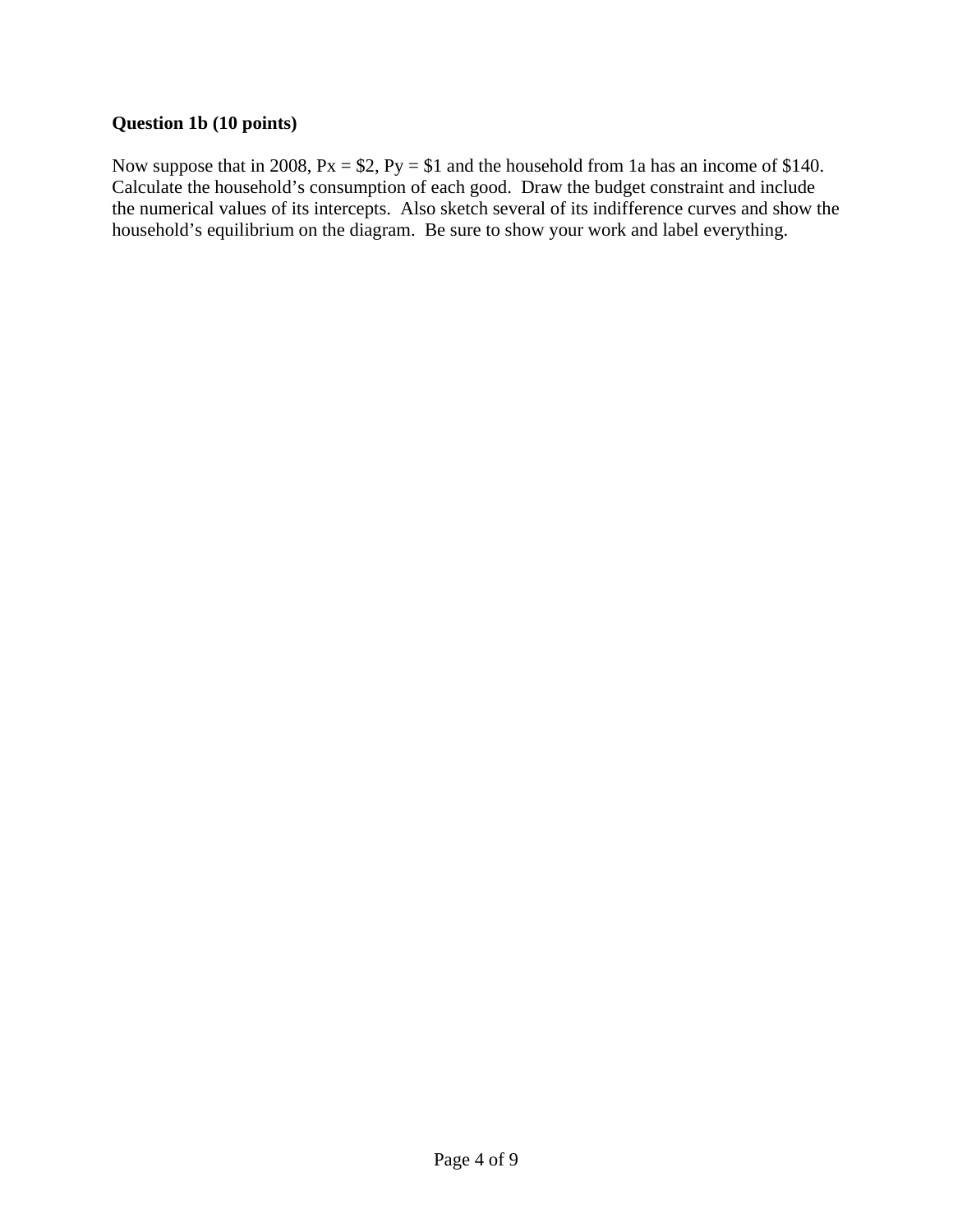## **Question 1c (10 points)**

Suppose that good X is made from crude oil and a sudden shock to the world oil market causes the 2008 value of Px to jump to \$3. The price of good Y remains \$1. Please calculate the new X and Y for the household from 1b. Then calculate the household's compensating variation. What is the CV as a percent of the household's 2008 income?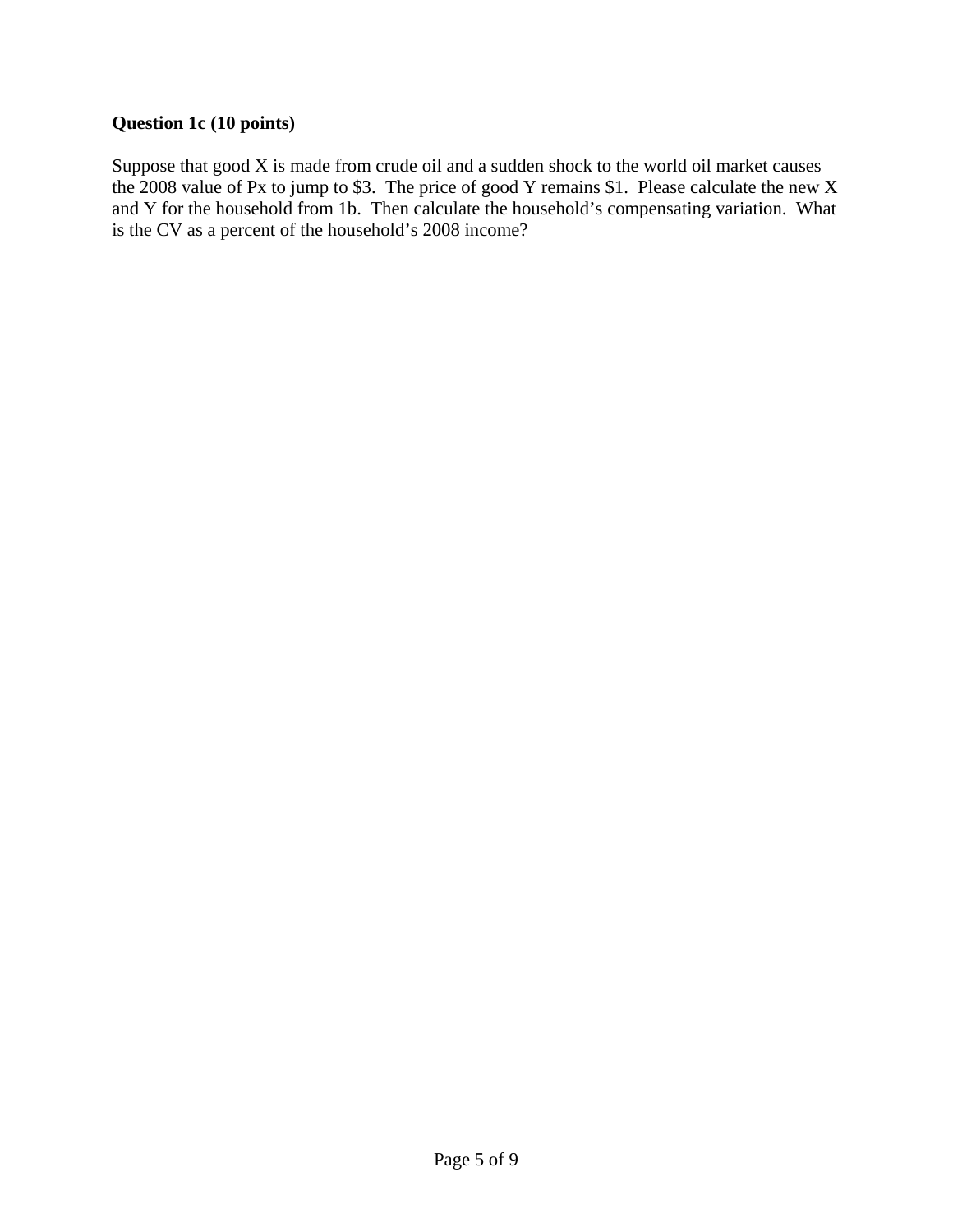### **Part 2: Cobb-Douglas (30 points total)**

### **Question 2a (10 points)**

A household whose preferences can be represented by a Cobb-Douglas utility function of the form  $U = X^{g}Y^{1-g}$  has demand equations  $X = g^*M/Px$  and  $Y = (1-g)^*M/Py$  where *g* is an unknown parameter and M is income.

Use the demand equations and the information in Table 1 to determine which of the surveyed households has Cobb-Douglas preferences and calculate the value of *g* for that household. Then derive the household's expenditure function.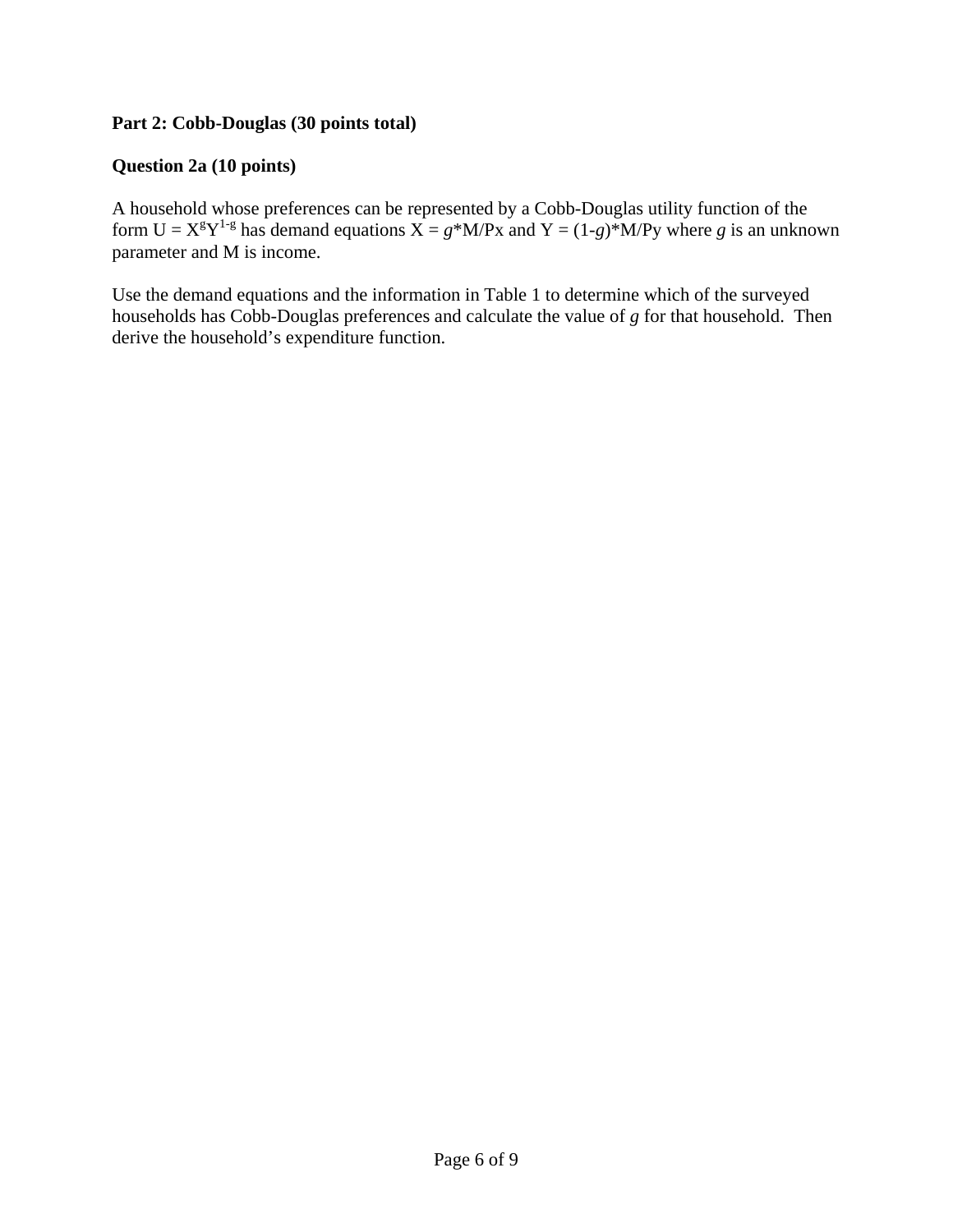### **Question 2b (10 points)**

Suppose that in 2008,  $Px = $2$ ,  $Py = $1$  and the household from 2a has an income of \$200. Calculate the household's consumption of each good. Draw the household's budget constraint and include the numerical values of its intercepts. Also sketch several of its indifference curves and show its equilibrium on the diagram. Be sure to show your work and label everything.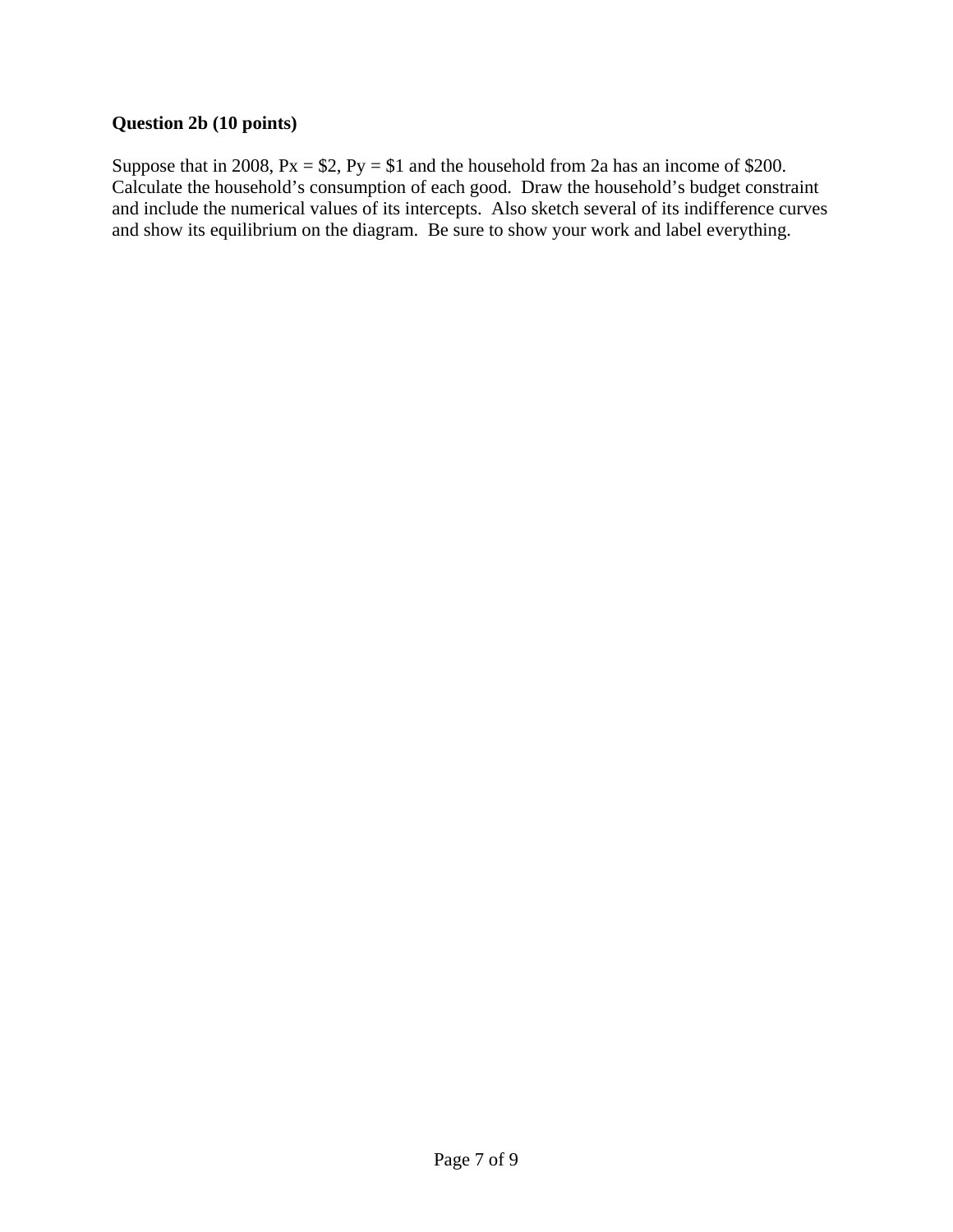### **Question 2c (10 points)**

Suppose the government wishes to cut the household's consumption of Y in half (that is, reduce the Y from part 2b by 50 percent) by adding a tax that would raise Py. Please calculate what Py would have to be to achieve the goal. How much revenue will the tax raise? (You may assume that the supply of Y is perfectly elastic so that the difference between the new price and the original Py of \$1 will be exactly equal to the tax.) How large is the compensating variation? What is the CV as a percent of the household's 2008 income?